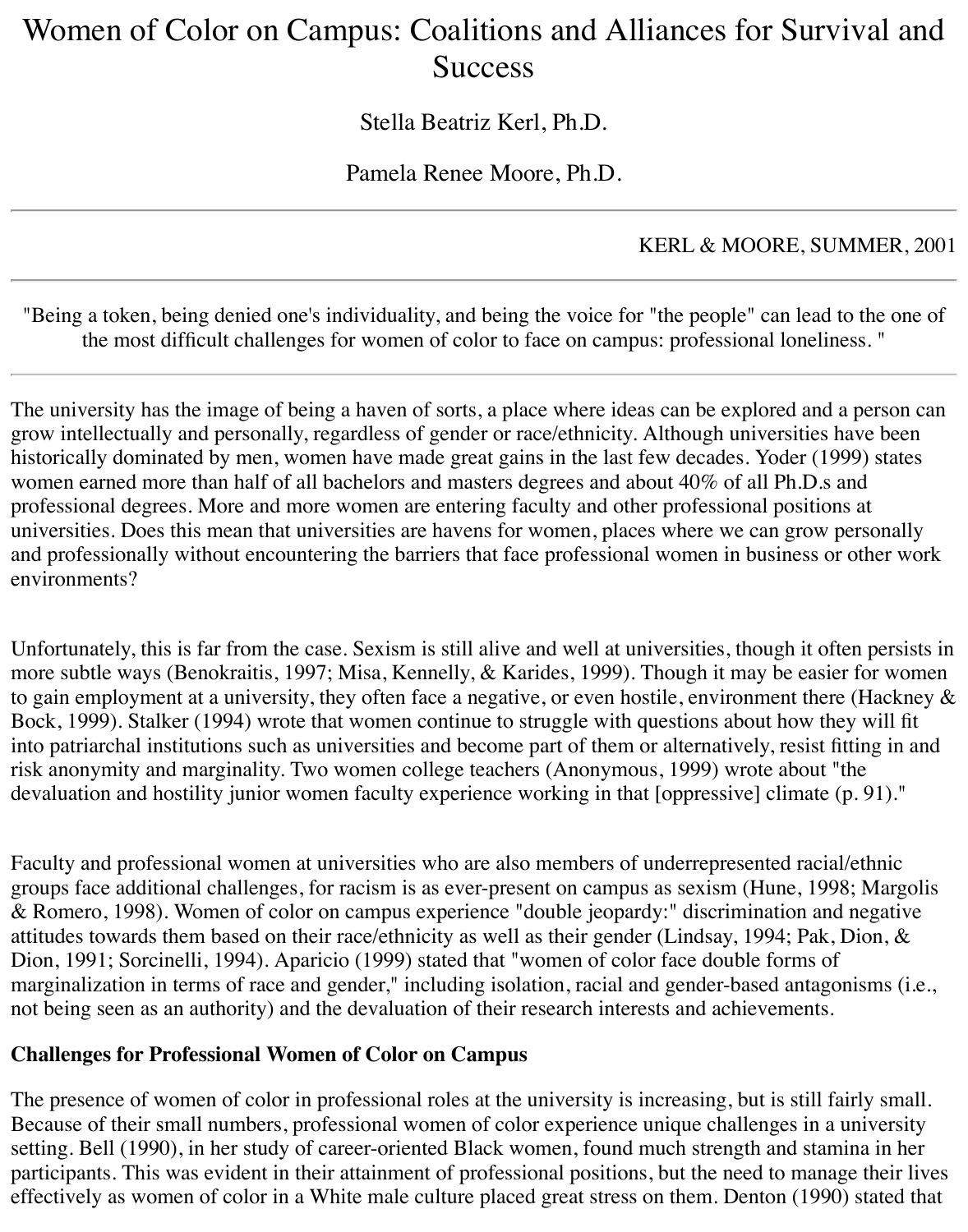obtaining success in what is often experienced as a hostile environment required special skills in coping and adaptation.

Our experience as women of color in professional positions on campus is consistent with the literature. As a Latina assistant professor teaching in a graduate-level counseling program and as an African American psychologist at a college counseling center, we have had to cope with the overlapping effects of oppression related to gender and race/ethnicity at the university. We have identified several specific challenges that have been especially salient to us and have resonated with other women of color in our work environments. These challenges include the over-extension of race/ethnicity as an identifier, having to be the lone "voice" or representative for all people of our race/ethnicity (and at times, for all people of color!), and professional loneliness.

The over-extension of color as an identifier is similar to good old-fashioned stereotyping. Alperson (1975) wrote that women of color in academe were especially vulnerable to stereotyping as "radical chic" by white intellectuals with idealized images of minorities. Failing to live up to the myth led to rejection, while compliance with the image led to "intolerance for individual differences among minority peoples...the radical chic myth serves to lock minorities into yet another stereotype that is no less vicious than the stereotype it places (Alperson, 1975, p. 254)."

More recent research has found similar "idealized" stereotyping with negative effects through the token phenomenon. Misa, Kennelly, and Karides (1999) stated that women and people of color within sociology were stereotyped as having privilege in the academic job market due to affirmative action policies and the relative scarcity of "minority" Ph.D.s. Their study found that, despite this perception, "disadvantages still exist for European-American women, minority men, and most especially [our emphasis], minority women." Additionally, they found that European-American men were not disadvantaged in the academic labor market and "continue to enjoy positions of privilege in the academy (Misa, Kennelly, & Karides, 1999, p. 245).

Women of color are often made to feel wanted because their race/gender makes them double tokens, i.e., able to fill two affirmative action categories. However, being a token is not a path to success. Comas-Diaz and Greene (1994) wrote, "being a token...is a form of racism because it implies that the women of color with professional status is not qualified for her position (p. 353)." Tokens often alternate between being showcased by employers to "take care" of minority issues, then having their individual accomplishments ignored.

Our experience with the over-extension of race/ethnicity as an identifier has been related to both to the "radical chic" myth and tokenism. We have found that in our various positions as professionals, we were identified almost exclusively by our gender and race/ethnicity. One of us recalled that in her first careerrelated job, she had no training in "recruitment or retention of minority students" but was hired as a counselor at a university department that had been criticized for not graduating enough people of color. She was hired, not for her expertise, but because she was Hispanic. When students of color continued to fail and drop out, the department wondered if they should also hire a Black counselor. They did not discuss hiring more faculty of color or educating their current faculty about racism/multiculturalism, which seemed to be the real problem with retention in their department. Alperson (1975) pointed out this problem when she wrote "it is ironic that the minority individual placed in this position is often the person with the least power to effect administrative changes needed (p. 253)."

We have also experienced the over-extension of race/ethnicity as an identifier when we have been grouped together with other women of the same race/ethnicity and expected to be "friends" with them even when we have very little else in common. Early in her career, one of us recalls always being coupled with another Black intern at a university counseling center. It was assumed that since they were both Black women they would have instant camaraderie. When they did not, their colleagues were puzzled. They did not realize that the two women were individuals first and then women of color. Some White colleagues have even treated us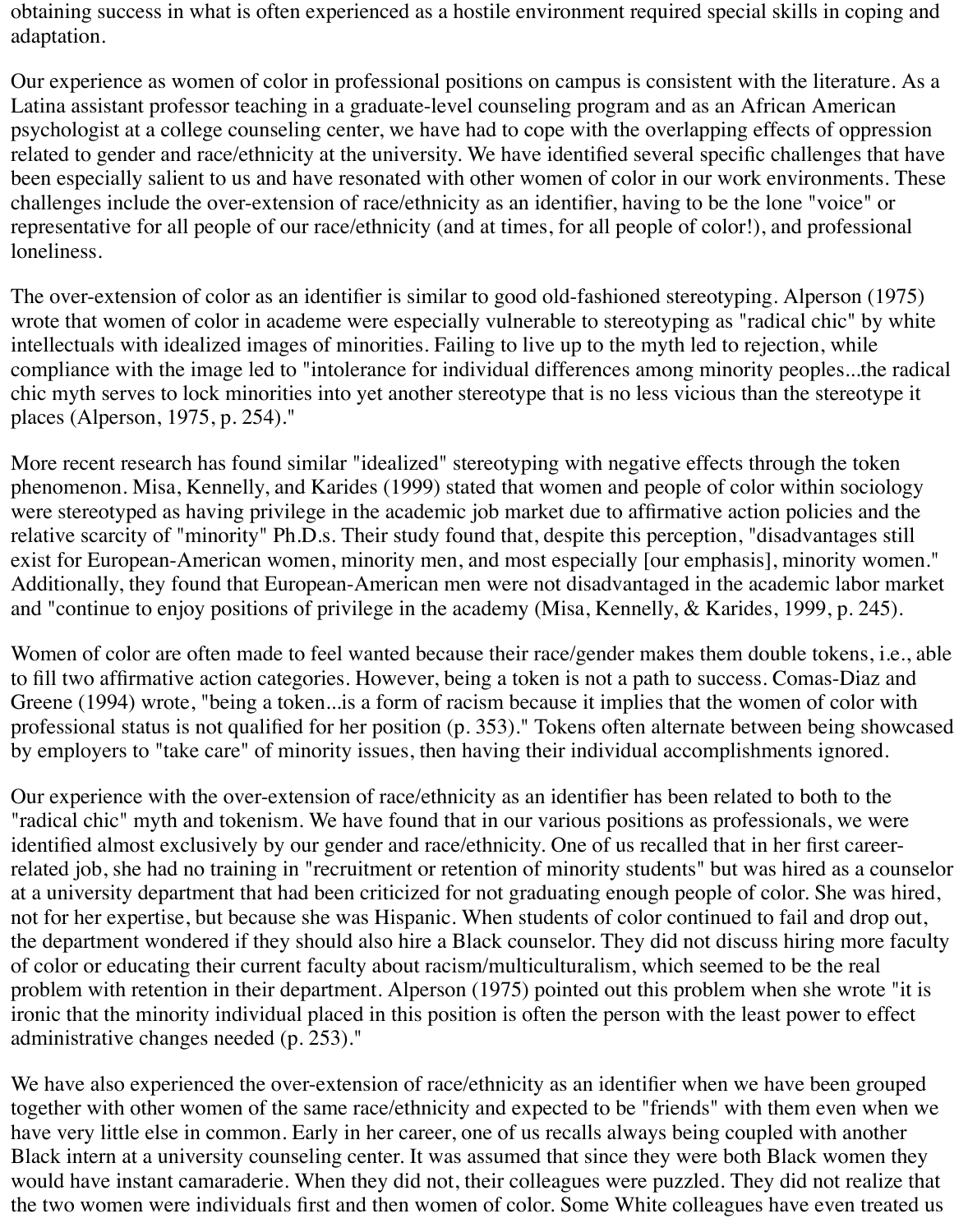as if we were interchangeable: one Latina faculty member sat through her entire first year evaluation with the departmental chair addressing her by the first name of someone else: the other Latina faculty member.

Another salient challenge we have frequently experienced is being asked to be the voice for all people of our race/ethnicity, also known to us as "the voice of the 12%". Throughout undergraduate, graduate school and in other White-dominated environments, we were frequently asked to confirm, deny or state the viewpoints of our particular racial/ethnic group. Today, in faculty and staff meetings, eyes predictably turn toward us when the topic is "minority" students, clients, and issues of any kind: "What do you think?" Thinking about it makes us weary. Being expected to be an expert in all things minority makes us weary. Comas-Diaz and Greene (1994) wrote that "regardless of their professional expertise, women of color may be asked to provide an ethnic minority perspective, or a woman's perspective, or both...they may do so at their own individual expense (p. 355)."

Embracing this role can have positive effects such as allowing the needs of clients and students of color to be considered. On the other hand, Comas-Diaz (1994) pointed out that professional women of color make themselves easy scapegoats "if what they say makes those in power uncomfortable or contradicts their view of themselves as liberal minded (p. 355)." Aparicio (1999) wrote that "both junior and senior faculty shared painful experiences ranging from being considered the 'ghetto appointment--that being the person of color hired to do the Black stuff' (p. 124)" to being harassed by students. She noted their warnings about the costs to being the voice for people of color: costs that ranged from having one's research and teaching marginalized from the central curriculum to being attacked or punished for speaking out about uncomfortable issues.

Being a token, being denied one's individuality, and being the voice for "the people" can lead to the one of the most difficult challenges for women of color to face on campus: professional loneliness. We experience professional loneliness as a combination of exclusion and isolation: exclusion from what would normally be one's identity within a professional group, and isolation from finding mentoring and other collegial connections. In a comparison of African American women and men faculty and administrators, Singh, Robinson, and Williams-Green (1995) found that the women felt less accepted in the academic community and a greater sense of isolation on campus. Margolis and Romaro (1998) found frequent instances of stigmatization and exclusion in their interviews of women of color in Ph.D. programs. Lindsay (1994) reported racist and sexist exclusionary practices experienced by deans who were women of color, including vice presidents who refused to support them, tensions with new provosts, and being consistently undervalued.

The feeling of not knowing where to turn for help when we need it, overhearing the camaraderie of others while realizing you never quite fit in (as part of the "in group") creates professional loneliness. We often find ourselves having a stronger sense of connection to students, clients of color, and administrative staff than to our peers. One of us recalls being told by a superior to "hang out" more with the other (predominantly white male) faculty: "Perhaps you can go to some of the university's football games." Another colleague of color had a superior warn her that she should not spend time socializing with the administrative staff because people would not take her professional position seriously. Such exclusionary practices have lead us to feeling isolated, feeling isolated because we are isolated. While this loneliness can be survived, it can cause a incalculable toll on the individual and her sense of effectiveness in her profession.

Much literature about women and women of color (Hune, 1998; Lindsay, 1994; Ponterotto, 1990; Thomas & Asunka, 1995; Witt, Edison, Pascarella, Nora, & Terenzini, 1999) discusses the importance of social and professional support for career success and survival. Participants in Peterson's (1997) research on minority career achievement pointed out the importance of significant relationships for emotional support. Mentoring and mentoring-type relationships have also been discussed as an important relationship for women and people of color (Harding-Hidore, 1986; Kerl, 1995; Perna, Lerner, & Yura, 1995), yet many professional women have difficulty in establishing mentoring relationships. Women of color often have a preference for collaboration, yet it is difficult to find people in one's department with whom they can collaborate. Loneliness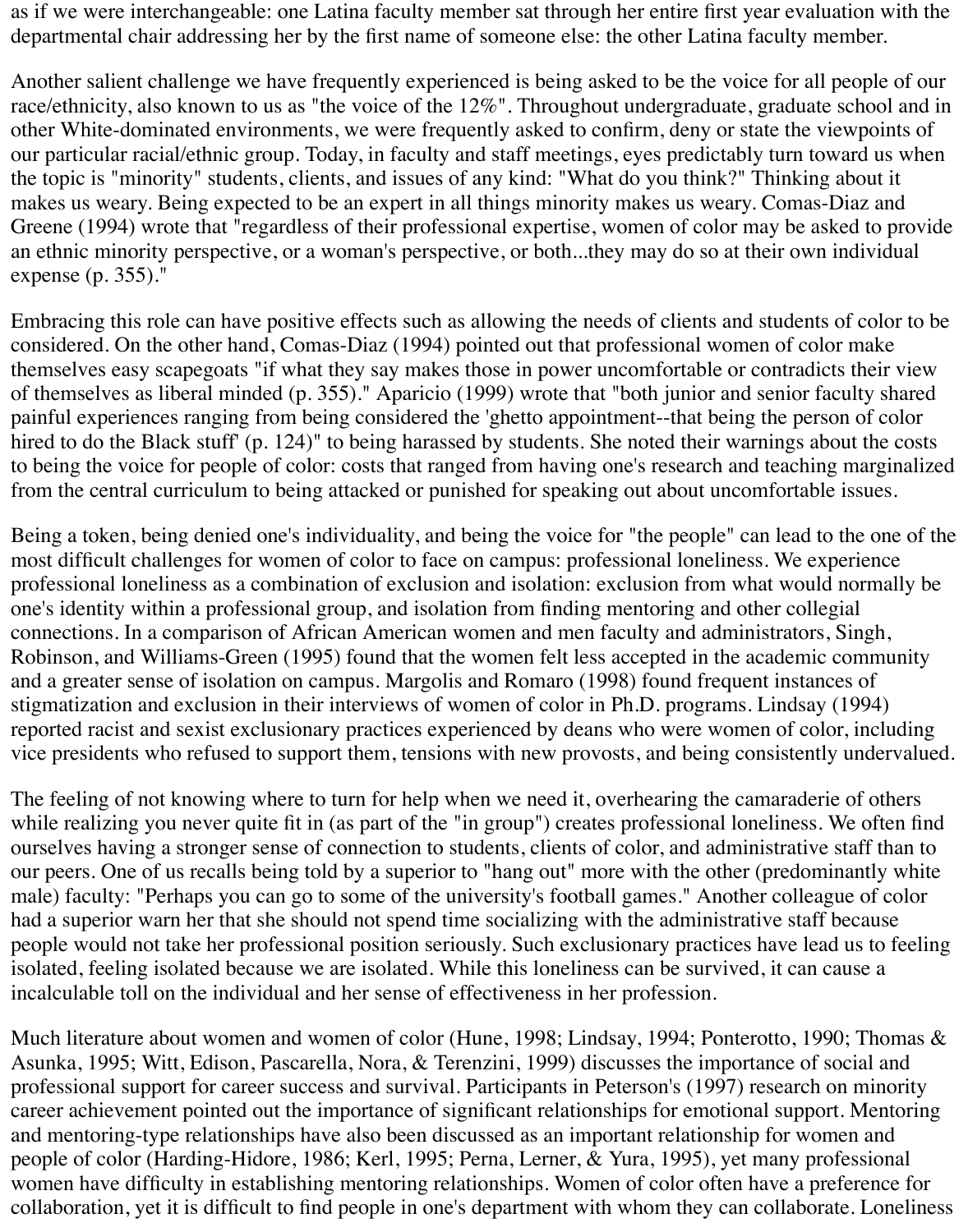and isolation can hinder, even arrest, continued professional growth.

#### **Coalitions and Alliances for Professional Women Of Color**

Given that they are often the only woman and/or person of color within their university department, professional women of color need to be proactive in seeking out ways to develop relationships in their work environment. Building coalitions and alliances with women of color and White women across the university can give them the support they need to succeed in their careers at the university. Albreach and Brewer (1990) state that coalitions are groups or individuals that come together around a specific issue to achieve a specific goal. Most coalitions are temporary: upon completion of the goal, they often dissolve and the groups or individuals go back to doing their own work. Alliances are more lasting: they are built upon more trusting relationships and the level of commitment is deeper than in coalitions.

Why should professional women of color in universities consider coalitions? Essed (1996) wrote that coalitions are helpful for women who find themselves in vulnerable situations. Coalitions shield individuals from hostilities and can provide places for people who are isolated. As discussed previously, the university climate for women of color is often described as being "chilly" or hostile, and women of color often become isolated in their departments. Women of color are vulnerable in such environments.

Isolation can also mean being isolated from potential resources within the university. Coalitions in university settings can help members to discover potential resources (i.e., grant opportunities, service projects, teaching strategies, etc.). They can assist in forming relationships with people who have access to places you may want to go. In our case, having one of us at the counseling center and the other in the counseling department allows us to have communication and involvement between the two settings, including assistance when we need it. For example, when we organized a coalitions to target depression on campus, we were able to get plenty of student volunteers to do the screenings to promote the services of the counseling center due to our various connections.

One of the most valuable reasons to form a coalition is that it "can be empowering because it is a way of breaking the silence of lost hopes and frustrations. Together, women can voice wishes and discuss problems and needs that would otherwise remain unsaid (Essed, 1996, p. 141)." Breaking the silence has the potential to be the best way to "reality-test" our perceptions of events and exchanges we experience in the university. Many times we have felt as though we must be paranoid or overly sensitive in the ways that we react to things others consider "normal." However, coalitions of women of color and White women allow us to check our perceptions with others. We often find that White women and women of color have empathy and understanding, and we experience this understanding as a gift and a validation.

Some people are hesitant to form coalitions for a variety of reasons. Bunch (1990) believed that a major factor in preventing effective coalitions is fear of diversity. She wrote that "fear and distrust of differences are most often used to keep us in line. When we challenge the idea that differences must be threatening, we are also challenging the patriarchal assignment of power and privilege as birthrights (Bunch, 1990, p. 50). Resistance to acknowledging our own dominance and privilege is another factor that can destroy otherwise strong coalitions. It is important that we discuss and understand the overlapping forms of dominance and oppression in its various forms (i.e., race, class, heterosexism, age, disability) rather than oversimplifying oppression using only one dimension (Anzaldua, 1990; Bunch, 1990). Accordingly, one of the key aspects of forming a successful coalition is to see diversity as a strength, and to honestly build an atmosphere of respect for one another.

Several researchers (Bunch, 1990; Coffman, 1990; Essed, 1996; Triandis, Kurowski, Tecktiel, & Chan, 1993) have suggested that having commonalties are also important in building successful coalitions. How is it possible to value and respect diversity while trying to connect using common ground? Watkins & Rosegrant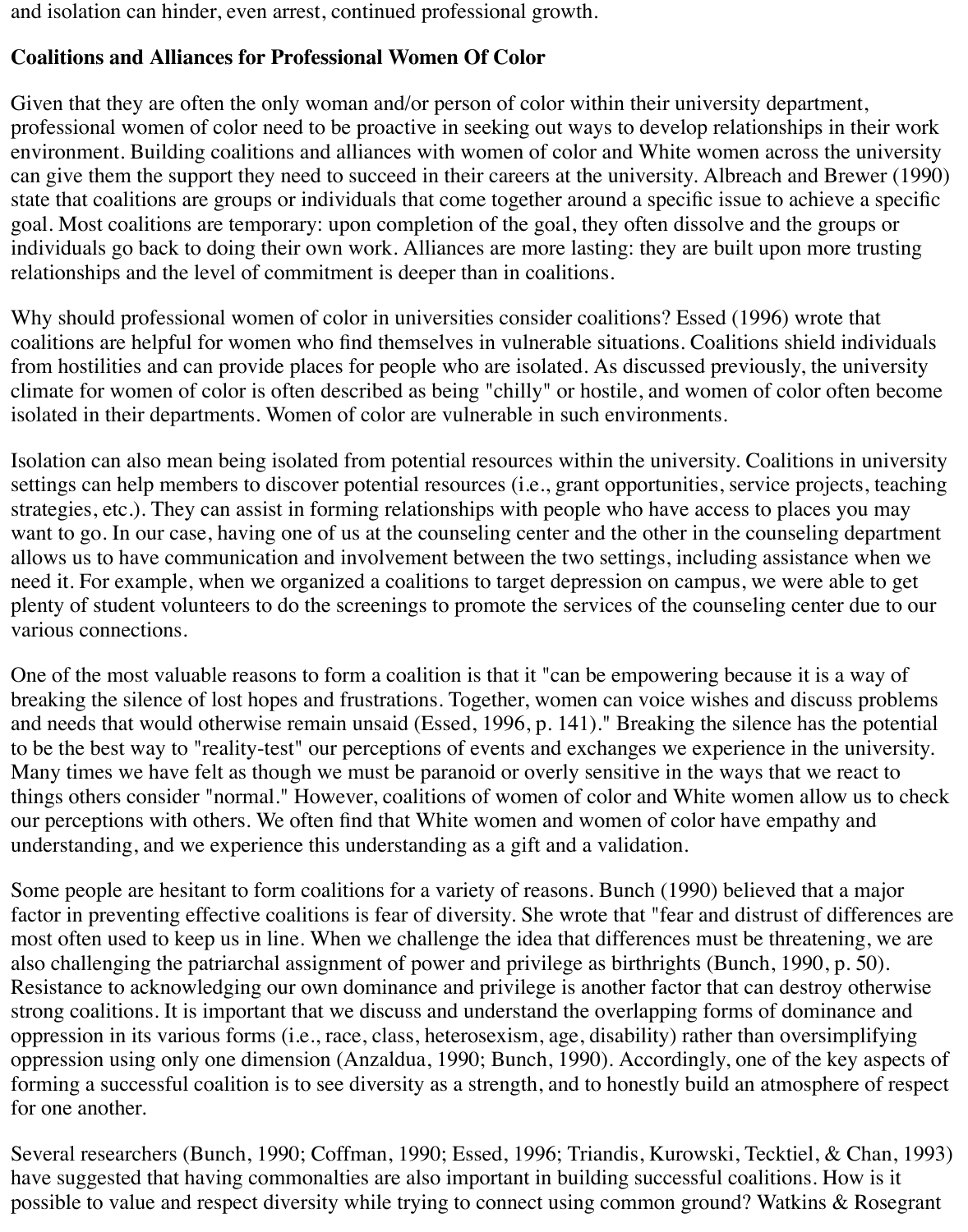Hackney & Bock (1999) wrote that traditional models of mentoring have been characterized m exclusion than inclusion, but that "women can effect change in the culture by establishing coal themselves and trusted others  $(p, 4)$ ." They propose a model of "inclusion, egalitarianism, and and encouragement of new ideas (Hackney & Bock, 1999, p. 4), and stress the need for accept appreciation of all members.

communicate that to others (Bunch, 1990, p. 56)."

For us the bottom line is that we need each other to survive--and succeed--in our professional roles university. For this reason, we begin coalitions along smaller, more concrete issues, and through alliances that sustain us through the difficult paths we face along the way to professional grow  $(1990)$ , in her chapter on alliances with lesbians-of-color, wrote, "En fin quiero tocarlas de cerca, I want to be the best to be the best to be the to be the to be the to be the to be the to be the to be the to be the t allied to some of you. I want to touch you, kinswomen, parientas, companeras, paisans, carnala and I want you to touch me so that together, each in our separate ways, we can nourish our stru alive our visions...(p. 230)." We echo her words.

**Dr. Stella Beatriz Kerl** is an Assistant Professor in the Master's in Professional Counseling Pro Southwest Texas State University. Dr. Kerl can be reached at: **sk08@swt.edu.** 

**Dr. Pamela Renee Moore** is a Senior Psychologist at the Counseling Center at Southwest Tex University.

### **References**

Albreach, L., & Brewer, R. (1990). Bridges of power: Women['s multicultural](mailto:sk08@swt.edu) alliances for soci Albreach, L. & Brewer, R. (Eds.), *Bridges of power: Women's multicultural alliances* (pp. 2-22). Philadelphia, PA: New Society

Alperson, E. D. (1975). The minority woman in academe. *Professional Psychology: Research* 6, 252-256.

Anonymous. (1999). Tenure in a chilly climate. *PS: Political Science & Politics*, 32, 91-99.

Anzldua, G. (1990). Bridge, drawbridge, sandbar or island: Lesbians-of-color hacienda alianza L. & Brewer, R. (Eds.), *Bridges of power: Women's multicultural alliances* (pp. 216-231). Philadelphia, PA: New Society Publish

Aparicio, F. R. (1999). Through my lens: a video project about women of color faculty at the U Michigan. *Feminist Studies,* 25, 22-32.

Bell, E. (1990). The bicultural life experience of career-oriented black women. *Journal of Organization Behavior,* 11, 450-477.

Benokraitis, N. V. (1997). *Subtle sexism: Current practice and prospects for change*. Thousand Sage.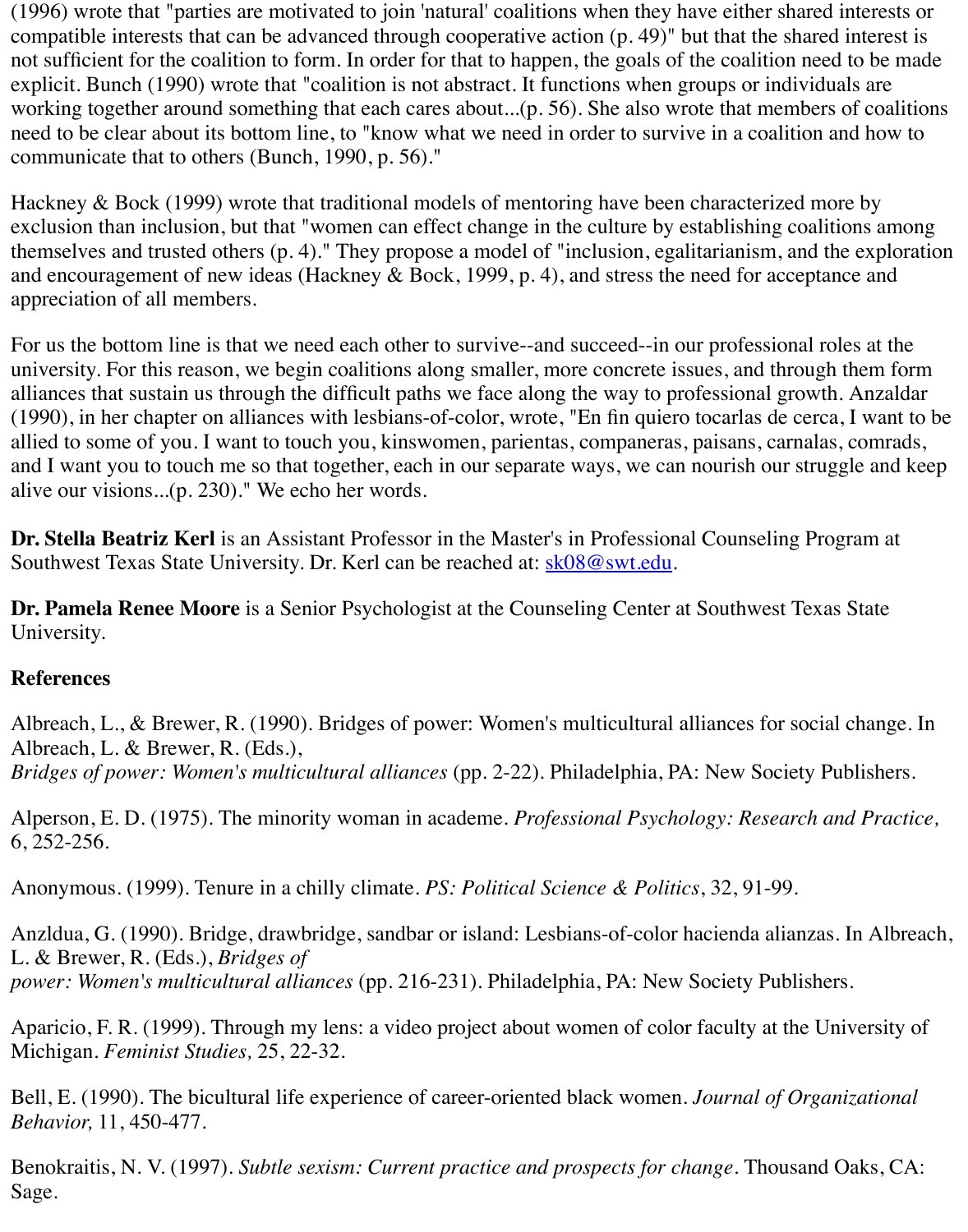Bunch, C. (1990). Making common cause: Diversity and coalitions. In Albreach, L. & Brewer, R. (Eds.), *Bridges of power: Women's multicultural alliances* (pp. 49-56). Philadelphia, PA: New Society Publishers.

Coffman, S. J. (1990). Developing a feminist model for clinical consultation: Combining diversity and commonality. *Women & Therapy,* 9, 255-273.

Comas-Diaz, L., & Greene, B. (1994). Women of color with professional status. In Comas-Diaz, L. & Greene, B. (Eds.), *Women of color: Integrating ethnic and gender identities in psychotherapies* (pp. 347-388). NY: Guilford Press.

Denton, T. C. (1990). Bonding and supportive relationships among black professional women: Rituals of restoration. *Journal of Organizational Behavior,* 11, 447-457.

Essed, P. (1996). *Diversity: Gender, color, and culture*. Amherst, MA: University of Massachusetts Press.

Hackney, C. E., & Bock, M. (1999). Beyond mentoring: Toward an invitational academe. Advancing Women in Leadership [Online] 3. Available: <http://www.advancingwomen.com/awl/winter 2000/hackney-bock.html> [2000, March 5]

Haring-Hidor, M. (1987). Mentoring as a career advancement strategy for women. *Journal of Counseling and Development,* 66, 147-148.

Hune, S. (1998). *Asian Pacific American women in higher education: Claiming visibility and voice and executive summary.* District of Columbia: Association of American Colleges and Universities.

Kerl, S. B. (1995). Cross-cultural mentoring relationships in Black and Hispanic lawyers. *Dissertation Abstracts*, University Microfilms Incorporated.

Lindsay, B. (1994). African American women and Brown: A lingering twilight or emerging dawn? *Journal of Negro Education,* 63, 430-442.

Margolis, E., & Romero, M. (1998). The department is very male, very white, very old, and very conservative: The functioning of the hidden curriculum in graduate sociology departments. *Harvard Educational Review,* 68, 1-32.

Misa, Kennelly, & Karides. (1999). Employment chances in the academic job market in sociology: Do race and gender matter? *Sociological Perspectives,* 42, 215-247.

Pak, A. W., Dion K., & Dion, K. (1991). Social-psychological correlates of experienced discriminations: Test of the double jeopardy hypothesis. *International Journal of Intercultural Relations,* 15, 243-254.

Perna, F. M., Lerner, B. M., & Yura, M. T. (1995). Mentoring and career development among university faculty. *Journal of Education,* 177, 31-45.

Peterson, K. (1997). Success in the face of adversity: Six stories of minority career achievement. In Farmer,